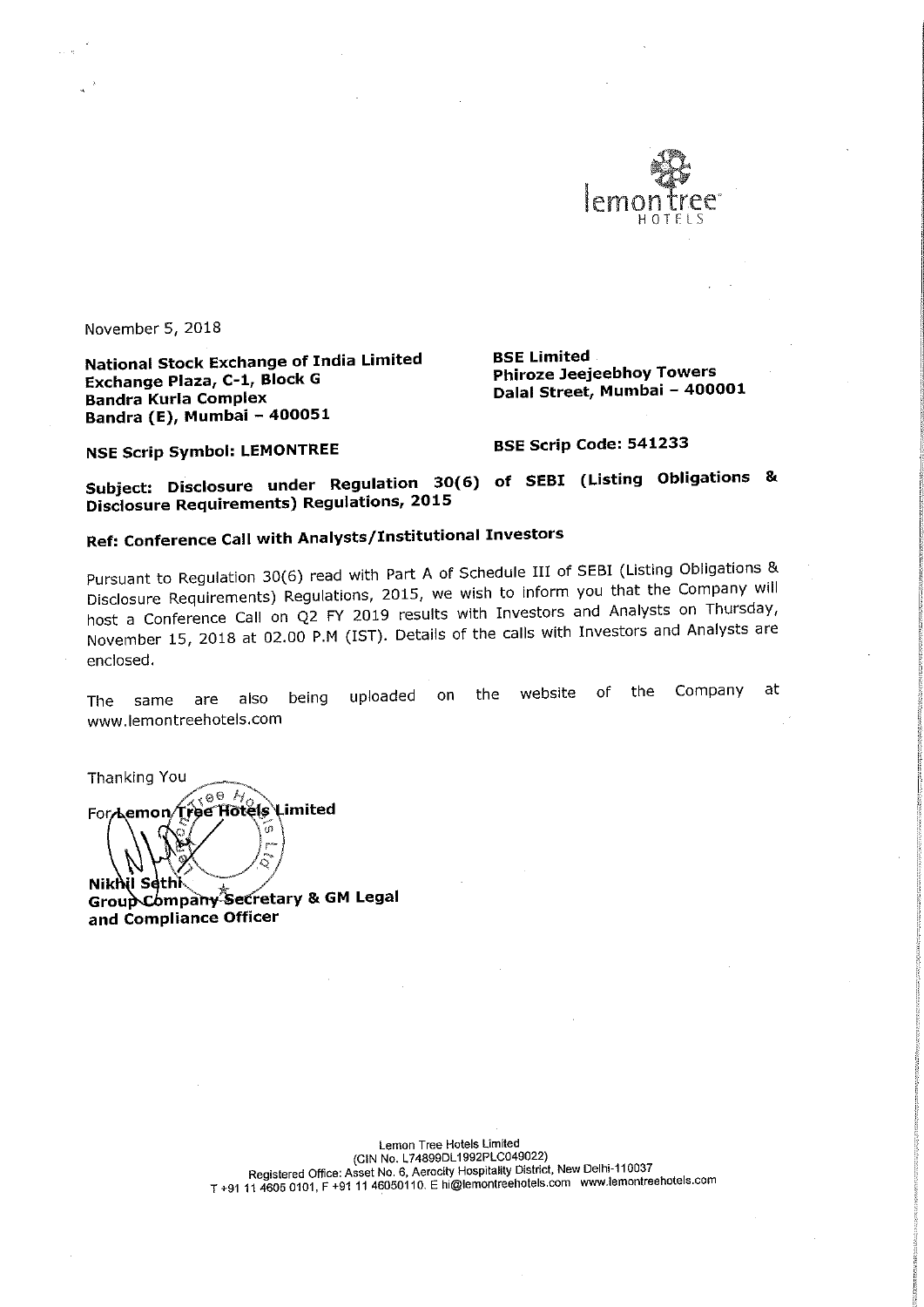

# **Lemon Tree Hotels Ltd Q2 FY2019 Earnings Call on Thursday, November 15, 2018 at 2:00 PM IST**

Lemon Tree Hotels (LTH) will organize a conference call for investors and analysts on Thursday, November 15, 2018 at 2:00 PM IST.

The senior management team will represent LTH on the call.

The conference call will be initiated with a brief management discussion on the Q2 FY2019 results to be declared on Tuesday, November 13, 2018 followed by an interactive Question & Answer session.

| <b>Timing</b>                 | 2:00 PM IST on Thursday, November 15, 2018   |
|-------------------------------|----------------------------------------------|
| Conference dial-in            |                                              |
| Primary number                | +91 22 6280 1141 / +91 22 7115 8042          |
| Local access number           | $+91$ 70456 71221 (Available all over India) |
| Singapore Toll Free Number    | 800 101 2045                                 |
| Hong Kong Toll Free<br>Number | 800 964 448                                  |
| <b>USA Toll Free Number</b>   | 1866 746 2133                                |
| UK Toll Free Number           | 0 808 101 1573                               |

## **Details of the conference call are as follows:**

*Please dial-in 5 minutes prior to the scheduled start to ensure that you are connected to the call on time.*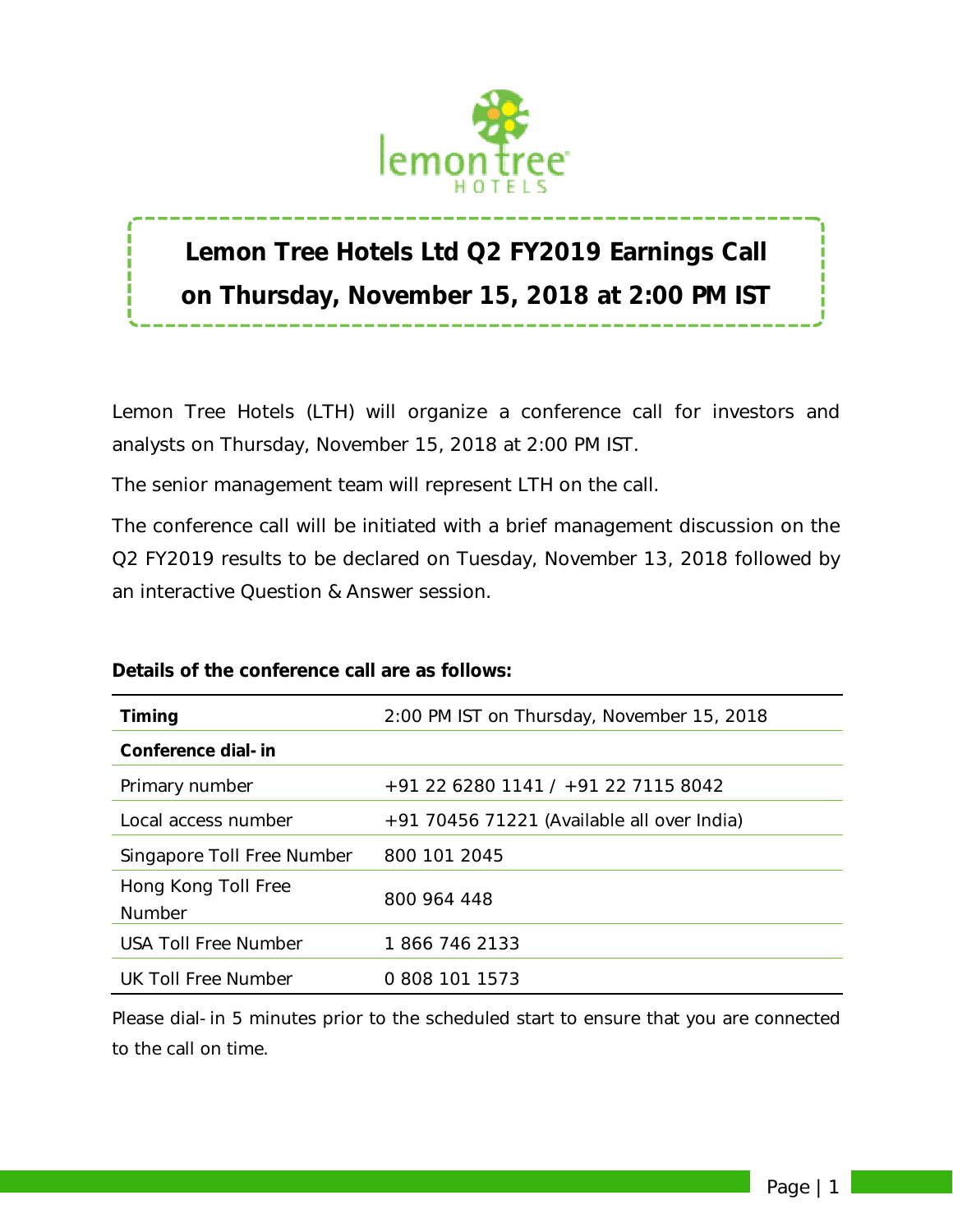

## **About Lemon Tree Hotels**

Lemon Tree Hotels (LTH) is the largest mid-priced hotel sector chain, and the third largest overall, on the basis of controlling interest in owned and leased rooms, as of June 30, 2017, according to the Horwath Report. LTH operates in the mid-priced hotel sector, consisting of the upper midscale, midscale and economy hotel segments and seeks to cater to Indian middle class guests and deliver differentiated yet superior service offerings, with a value-for-money proposition.

LTH opened its first hotel with 49 rooms in May 2004 and plans to operate 84 hotels with 8,597 rooms, across 56 cities by FY 2021 in India and Abroad.

Lemon Tree hotels are located across India, in metro regions, including the NCR, Bengaluru, Hyderabad and Chennai, as well as tier I and tier II cities such as Pune, Ahmedabad, Chandigarh, Jaipur, Indore and Aurangabad. New hotels will open shortly in Mumbai, Pune, Kolkata and Udaipur.

| Kapil Sharma / Apaar Saraswat                                                | Anoop Poojari / Varun Divadkar |
|------------------------------------------------------------------------------|--------------------------------|
| Lemon Tree Hotels Ltd                                                        | CDR India                      |
| Tel: +91 11 4605 0174 / +91 11 4605 0153 Tel: +91 22 6645 1211 / 97637 02204 |                                |
| Email: cfo@lemontreehotels.com                                               | Email: anoop@cdr-india.com     |
| mgr_si@lemontreehotels.com                                                   | varun@cdr-india.com            |

#### **For more information about us, please visit www.lemontreehotels.com or contact:**

#### *DISCLAIMER:*

*Certain statements that are made or discussed at the conference call may be 'forward looking statements' within the meaning of applicable laws and regulations. These forward-looking statements involve a number of risks, uncertainties and other factors that could cause actual results to differ materially from those suggested by the forward-looking statements. Important developments that could affect the Company's operations include changes in the industry structure, significant changes in political and economic environment in India and overseas, tax laws, litigation and labour relations.*